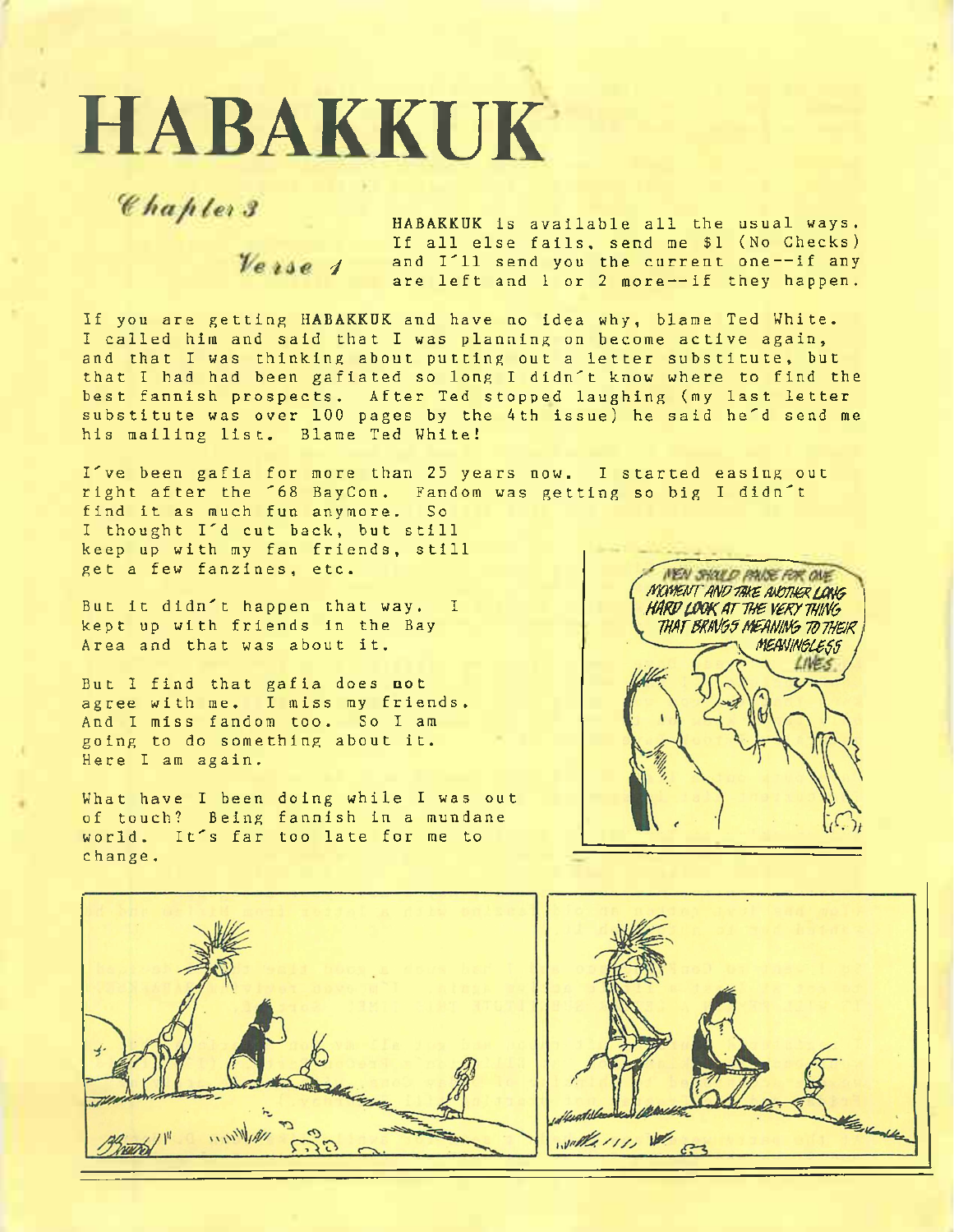I've lived in the Berkeley a'rea most of the time I've been in California, but in 1981 I moved to San Francisco. I liked it there as it is even rowdier than Berkeley, but rent has gone up and up and up.

So when Miriam Lloyd (formerly Dyches/Carr/Knight) remodeled her house, besides other changes, she created living quarters for me in her basement, and <sup>I</sup> moved back to the East Bay.

These days <sup>I</sup> have only one cat, Miss Thing. Economics forced my house mate, non-fan Steve Rosenquist, to move to San Jose. We kept in touch and after awhile he told me this sad tale:

His friend, Ian—who've I've never met--picked Miss Thing up as <sup>a</sup> stray in Santa Cruz. (Knowing Miss Thing, I'm sure she picked Ian up.) But now unfortunately Ian had <sup>a</sup> landlady who was after him, and she wouldn't take "No" for an answer. So Ian was moving ou before his month was up. And would I please take Miss Thing for ten days. Just until. . . Eight years later. . . .

Steve later moved to the midwest where he teaches Latin in a posh boys' school near Detroit. Steve is not a fan, but low and behold <sup>a</sup> friend and fellow teacher of his ran into me amongst the 8,000 people at ConFrancisco and said that Steve had said to say hello.

There were Giants in those days—at least they thought of themselves as Giants. But whatever they were, they are beginning to stir again. The contract of  $-$ Anonymous 

Early this year Dave Clark wrote me offering me a free membership in ConFrancisco. <sup>I</sup> had never heard of Dave Clark and <sup>I</sup> didn't even know that the con was being held in San Francisco this year! The only fan <sup>I</sup> knew on the entire Con Committee was Tom Whitmore. But naturally <sup>I</sup> took Dave up on it.

Dave puts out a list of Bay Area Fandom on a twice-yearly basis. The current list is somewhat shy of 250 names. <sup>I</sup> recognized 24.

And speaking of Tom Whitmore, Miriam says that he gave her one of her best moments of egoboo. She walked into The Other Change of Hobit with Chester Anderson and Michael Kurland and Tom said, "Hello, Chester. Hello, Michael. Miriam, may <sup>I</sup> have your autograph?" (Tom has just gotten an old fanzine with a letter from Miriam and he wanted her to autograph it.)

So <sup>I</sup> went to ConFrancisco and <sup>I</sup> had such a good time that <sup>I</sup> decided to get at least <sup>a</sup> little active again. I'm even reviving **HABAKKUK.** IT WILL REMAIN A LETTER SUBSTITUTE THIS TIME! Sort of.

<sup>I</sup> registered Thursday afternoon and got all my Con materials, but went back to Oakland for Pat Ellington's PreCon Party. (I'm afraid we are accustomed to thinking of 3-day Cons, with people arriving Friday and the Program not starting till Saturday.)

At the party were fans <sup>I</sup> hadn't seen for awhile like John D. Berry and Steve and Elaine Stiles, as well as regulars like Poul and Karen Anderson, Jim Benford, Alan Bostick. Debbie Notkin, Steve and Grania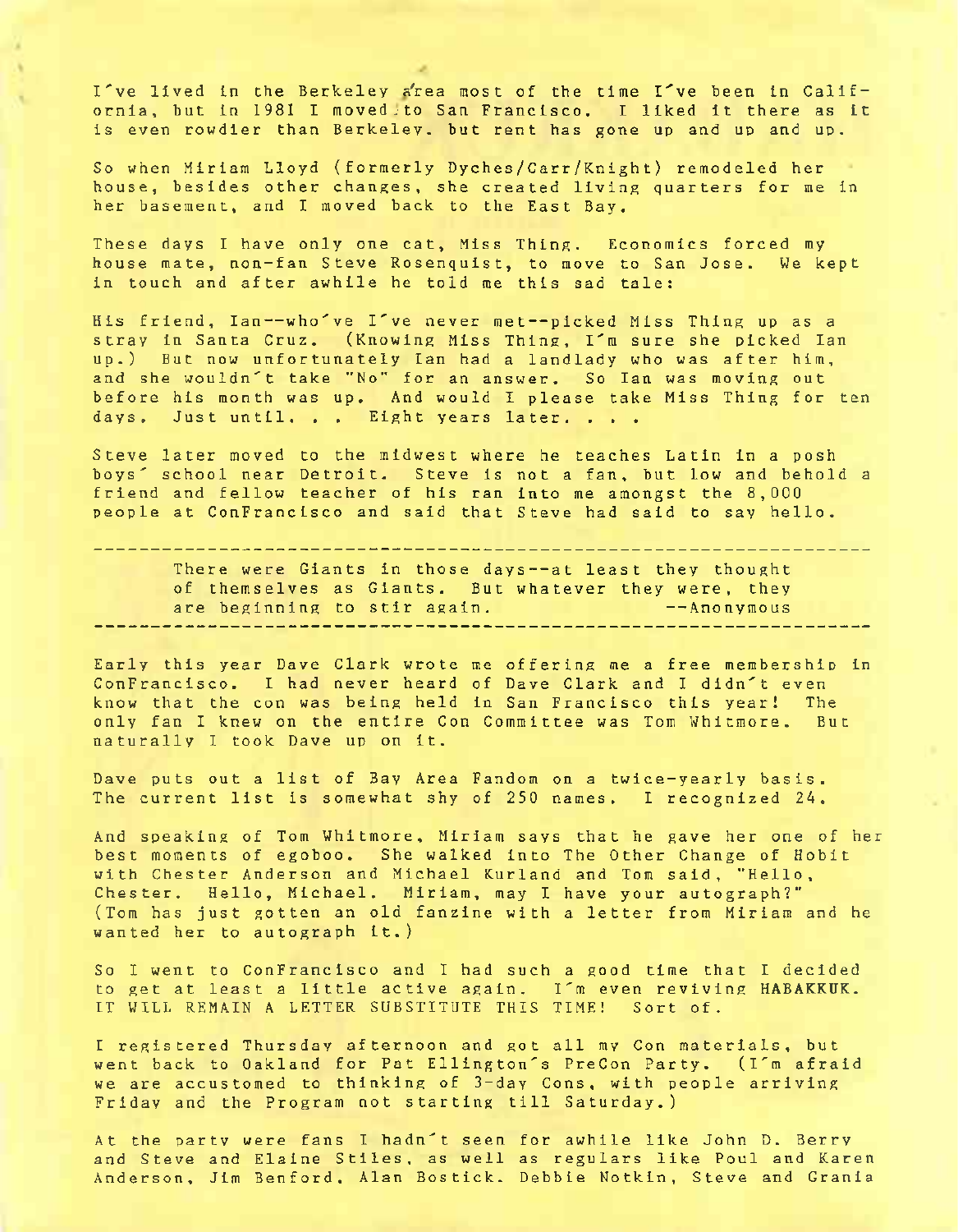Davis, Paul Williams, Jerry Knight, and even an old-time fan <sup>I</sup> hadn't met before, Jay Kenney. And Jerry Knight hadn't met Steve Stiles.

In talking to Karen <sup>I</sup> mentioned that <sup>I</sup> hadn't known of the deaths of Avram Davidson and Lester del Rey until <sup>I</sup> got the Program Book. And she said, "And now there's another one: Chad Oliver."

That zonked me even though <sup>I</sup> had never met Chad nor had any personal contact with him. Chad was a year younger than me. We both grew up in small towns in Texas. We were the same height, 6'4". We both went to the University of Texas, he entering just as I was drafted. (After the army <sup>I</sup> didn't go back there.) <sup>I</sup> liked his letters in the prozines, and from the address, he lived in Austin only a couple of blocks from where <sup>I</sup> had. And <sup>I</sup> liked his pro writing and was hoping he would resume again once he retired.... <sup>I</sup> will miss him.

Nearly everyone at the party was down on big cons. Karen said that they wouldn't be going except living just across the Bay they could not get out of it. But if Poul hadn't been in the middle of <sup>a</sup> book they would have taken a long trip.

She said it was too frustrating. The whole idea of going to <sup>a</sup> Con was to see your friends, but with so many people it was too hard to find them. And seeing them across the room and realizing that you probably wouldn't see them again was The Pits.

Many fans there said they expected this to be the best fan party of the Con and that they would see more of their friends here than there. And some said they wouldn't be going to the Con at all. <sup>I</sup> probably wouldn't have had Dave not given me the membership. And that would have been a mistake. <sup>I</sup> much prefer small cons--at least small cons where <sup>I</sup> meet friends. But those are a thing of the past, and you gotta flow with what you got. And the fanzine room as a meeting place made the whole thing acceptable and enjoyable.

My favorite Con is the 1958 Solacon. Rick Sneary told me that they had deliberately had NO local publicity to try to hold down the membership as much as possible to fanzine fans and that he knew or had at least heard of over 90% of the attendees. It was <sup>a</sup> Great Con.

And fifteen minutes into the credits she yells, "To Hell with the Grips!" --Tom Wilson

At ConFrancisco <sup>I</sup> spent <sup>a</sup> good deal of time in the Fanzine Lounge and saw a lot of fans <sup>I</sup> hadn't seen in years: Fred Prophet, Roger Sims, Bill Rotsler, Don Fitch, Bruce Pelz, Andy Porter, Len Bailes, etc. And while <sup>I</sup> am first and foremost a fanzine fan there are many non-fanzine fans that <sup>I</sup> like and whom <sup>I</sup> saw at panels for old pharts: Dave and Ruth Kyle, Ed and Joann Wood, Sam Moskowiz, Lynn Hickman, Roy Tackett, Art Widner, Jack Speer, etc.

While <sup>I</sup> enjoyed seeing all these fans again <sup>I</sup> was also shocked at how everyone had aged. When <sup>I</sup> look in the mirror <sup>I</sup> know <sup>I</sup> have too, but I'm USED to that. It's the friends <sup>I</sup> haven't seen for awhile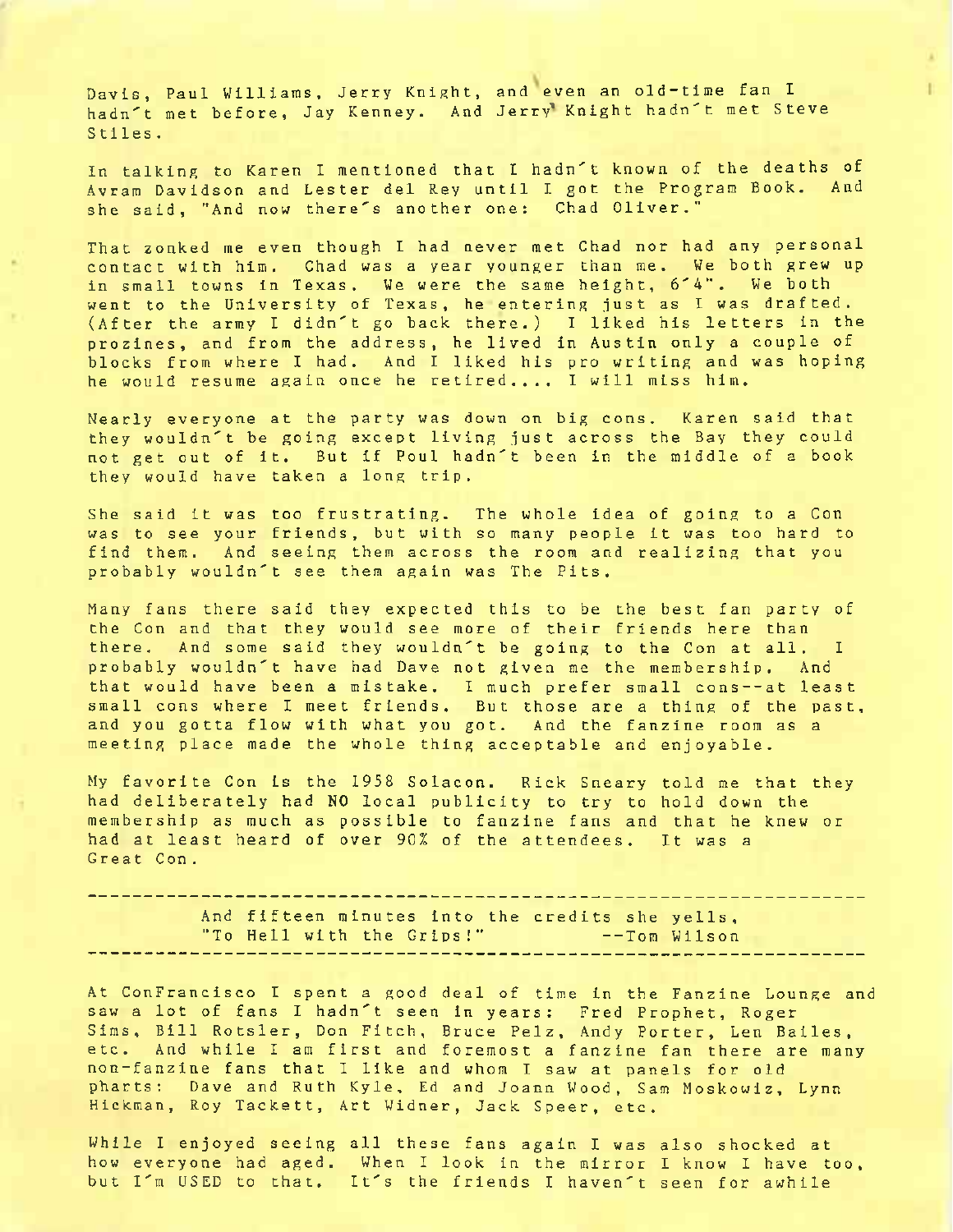that really brings it home.

<sup>I</sup> thought Rotsler showed the effects less than anyone, so <sup>I</sup> told him that he was Looking Good. He laughed and said that whenever anyone told him that, he always thought that he must have been looking bad before.

<sup>I</sup> mentioned the deaths to Rotsler and he said that this is something we will have to get used to, since as long as we are around ourselves, people our age and younger will be dying on us, with more of it happening the older we get. Not to mention all those far younger dying of AIDS.

While sad-making, it's only natural that people older than ourselves grow old and die.... But when people our age and younger die....!

No one likes growing old, but <sup>I</sup> become reconciled to it when <sup>I</sup> think of the alternative. --Maurice Chevalier

Dick Eney was at the Con, but <sup>I</sup> couldn't find him. And no one saw him at the Fanzine Lounge. Bob Lichtman said that he had seen him across a room once and Andy Porter said that he had walked past him, but they hadn't spoken for 19 years--something about Andy's add in the Discon Program Book.

Redd Boggs didn't show, but Dave Rike reported to him daily about what was going on. Dave said that when he told Redd that Roy Tackett and Jack Speer were at the Con and threatening to come visit Redd that he got the distinct impression that Redd felt like crawling under the bed to hide. And <sup>I</sup> understand that he doesn't come to the FAPA collations any more, so <sup>I</sup> guess fandom has produced another hermit.

Fans kept coming up to me and telling me that the 1968 BayCon was their favorite Con. <sup>I</sup> gained a sense of proportion though when <sup>1</sup> realized that they were also saying that it was their First Con. However, while the Chicon II was my First Con and an OK one, it is by no means my favorite. (One Thousand Fans Is Not Too Many. Eight Thousand Fans Is Too Many.)

One of the panels <sup>I</sup> was on was about memories of the BayCon, "When we came to Oakland with flowers in our hair." Memories like the riots. No one seems to remember just what riots they were—the big ones complete with martial law and the National Guard were in 1969--but there were a lot of riots in Berkeley in the sixties.

The Claremont, the main hotel, was quite a distance from the scene, so we barely smelled the tear gas, but one of the alternate hotels where fans were staying, the Durant, was right in the middle of things. But we survived.

<sup>I</sup> had managed to forget the Banquet which boasted the longest Guest of Honor speach ever. Bob Silverberg, the Toastmaster there, maintains that Phil Farmer spoke only an hour and a half, but others in the audience said that they clocked it at over two hours. And Bob admits that it would have been over three hours if he had not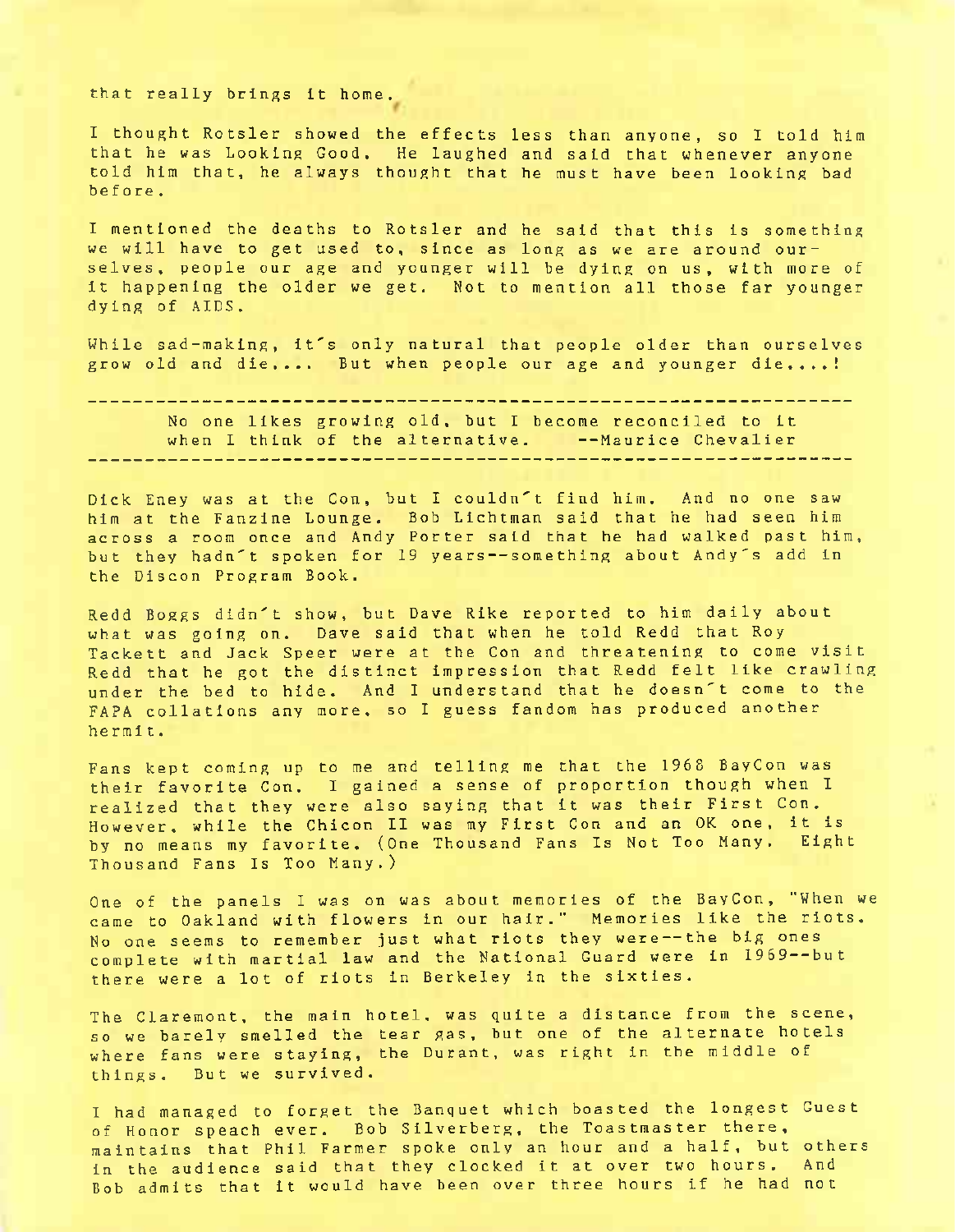## persuaded Phil to shorten it.

One trouble was the accoustics in the room were terrible and fans found it almost impossible to follow the speech. And the heat was oppressive. Since we usually have mild weather the Bay Area has very little air conditioning, Alas.

Alva Rogers had the bright idea that he and Ben Stark and <sup>I</sup> should wear tuxedos. Evelyn del Rey said that we all looked boiled in our boiled shirts and shame on you, Donaho, wearing white socks with <sup>a</sup> tuxedo. "It seemed to me The Fannish Thing To Do," <sup>I</sup> said.

And then there was the free drugs. One LA fan was passing out quanatities of what he said was THC. <sup>I</sup> was too busy overseeing things —<sup>I</sup> was <sup>a</sup> Co Chairman--to take any. <sup>I</sup> was glad later as several people had bad trips and it developed that it was PCP, an animal tranquilizer, not THC.

The next time <sup>I</sup> saw this Benefactor he was in Las Vegas playing \$100 chips at the blackjack tables, so <sup>I</sup> guess he had a successful career.

We did have the whole hotel and <sup>I</sup> believe that we had a unique feature in that fans were sleeping in their sleeping bags right in front of the front desk. And there was open and public sex in several of the corridors. Harlan was quite shocked. Or at least he said so as he dragged people out to see it.

We had three Rock Bands at the masquerade. They seemed to enjoy their work. At least it was difficult to get them to stop so that we could have the costume parade.

About 1:00 AM <sup>I</sup> got a telephone call. It was <sup>a</sup> femmefan, <sup>a</sup> member of the Convention. She said that she couldn't sleep and would <sup>I</sup> please have the band stop playing. <sup>I</sup> told her that this would be inappropiate as hundreds of people were enjoying it. "I appeal to your Sense of Chivalry!" <sup>I</sup> hung up on her.

<sup>I</sup> guess <sup>I</sup> don't have much Sense of Chivalry.

At Con Francisco <sup>I</sup> attended <sup>a</sup> panel which recommended books that impressed the panelists. Some good books were mentioned, but the approach of the panelists was <sup>a</sup> little too academic for my taste.

<sup>I</sup> majored in English and American Literature at the University of Chicago. <sup>I</sup> even did all of the work on my masters except for the thesis. (But <sup>I</sup> decided that No Way was <sup>I</sup> going to teach either in high school or college, so <sup>I</sup> didn't bother completing my MA.) <sup>I</sup> know what academics think like. <sup>I</sup> just don't agree with it.

Les and Es Cole were on a panel talking about the 1954 San Francisco Con. One interesting item was they way they got the Rotation Plan passed. There was a lot of opposition to it, even in California. (The way San Francisco got euchred out of the 1953 Con was the reason this came up in the first place.) So Parliamentarian Tony Boucher solved the problem at the business meeting by calling on fans who were for it and not recognizing fans who were against it.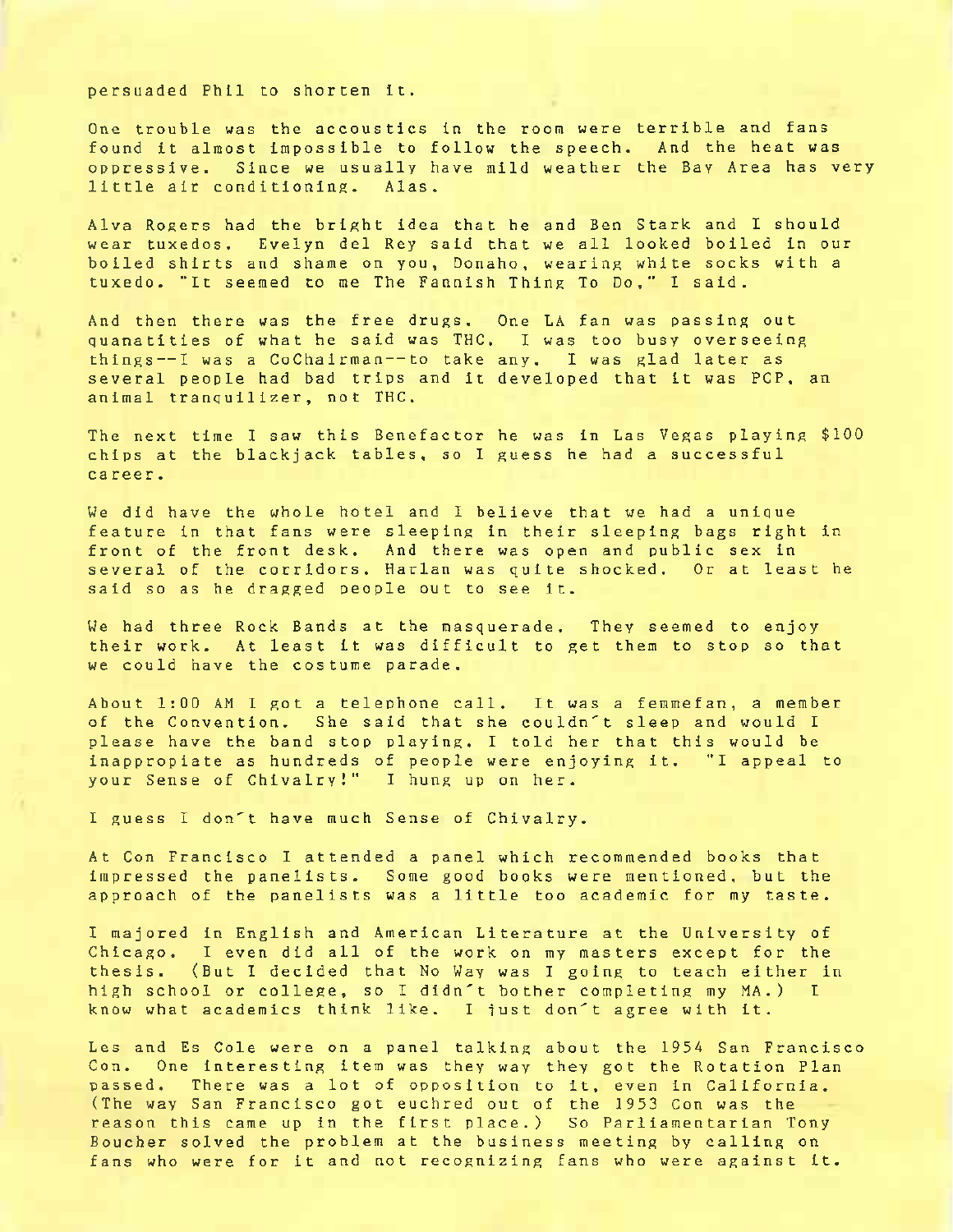<sup>I</sup> would have been against it myself. The Rotation Plan cut down <sup>a</sup> lot on the manouvering and politicking. And they were a lot of fun.

<sup>I</sup> decided not to go to the Masquerade and to the Hugo presentation. The space they were being held in holds two thousand people. There were eight thousand attendees at the Con. Even allowing for lots of day-only people, it seemed highly probable that there would be <sup>a</sup> bad crush and lots of fans wouldn't be able to get in. <sup>I</sup> didn't feel like undergoing the hassle.

Pat Ellington tried. She said that she was there in plenty of time, but the space was already completely filled and there were at least 100 people in line ahead of her who couldn't get in.

But <sup>I</sup> do have opinions about the Hugos of course. <sup>I</sup> was rooting for "China Mountain Zhang" and was sorry that it didn't win. And <sup>I</sup> was pleased that Janet Kagan's "The Nutracker Coup" won for Novelette and that "The Inner Light" won for drama.

<sup>I</sup> had no favorites in most of the other categories, but <sup>I</sup> was tremendously pleased that Harry Warner won for Best Non-Fiction Book.

Reading Harry's "A Wealth of Fable" really blew me away. <sup>I</sup> even liked the parts that weren't about me. And <sup>I</sup> was delighted with the parts that were. <sup>I</sup> got far more coverage than <sup>I</sup> was expecting. And extremely good coverage too.

<sup>I</sup> met Bob Chazen in the huckster room and showed him his egoboo in AWOF. He grinned and said, "I always was a Trouble Maker." He was indeed. After <sup>I</sup> moved to California Bob and <sup>I</sup> became close friends, but in New York in 1956 Bob at 18 was the most obnoxious teenager <sup>I</sup> ever met. (I never found Harlan obnoxious; frequently quite annoying, but never obnoxious.)

Part of Bob's Trouble Making was heavy involvement in the Free Speech Riots at University of California--Berke1ey. Bob got his PhD in mathematics there. And he developed the system of blackjack that <sup>I</sup> use, <sup>a</sup> more efficient one than Thorpe or Revere.

After graduation Bob taught at U of C--Irvine for about three years, flying home to Berkeley most weekends. But he didn't get tenure no one did that year--and had to move on. He had several offers from midwest universities, but he said, "I would move to LA if <sup>I</sup> had to, but <sup>I</sup> won't leave California." But Bob is not a native Californian. A doctor's son, he was born and raised in Cincinnatti.

Q. Why does New Jersey have more toxic sites and dumps than any other state and California have more lawyers per capita than any other state?

A. New Jersey had first choice.

So Bob went to law school and became a trial attorney. And quite <sup>a</sup> successful one. He was Walter Breen's lawyer and was working on an appeal of Walter's LA conviction--with some hope of success—-so that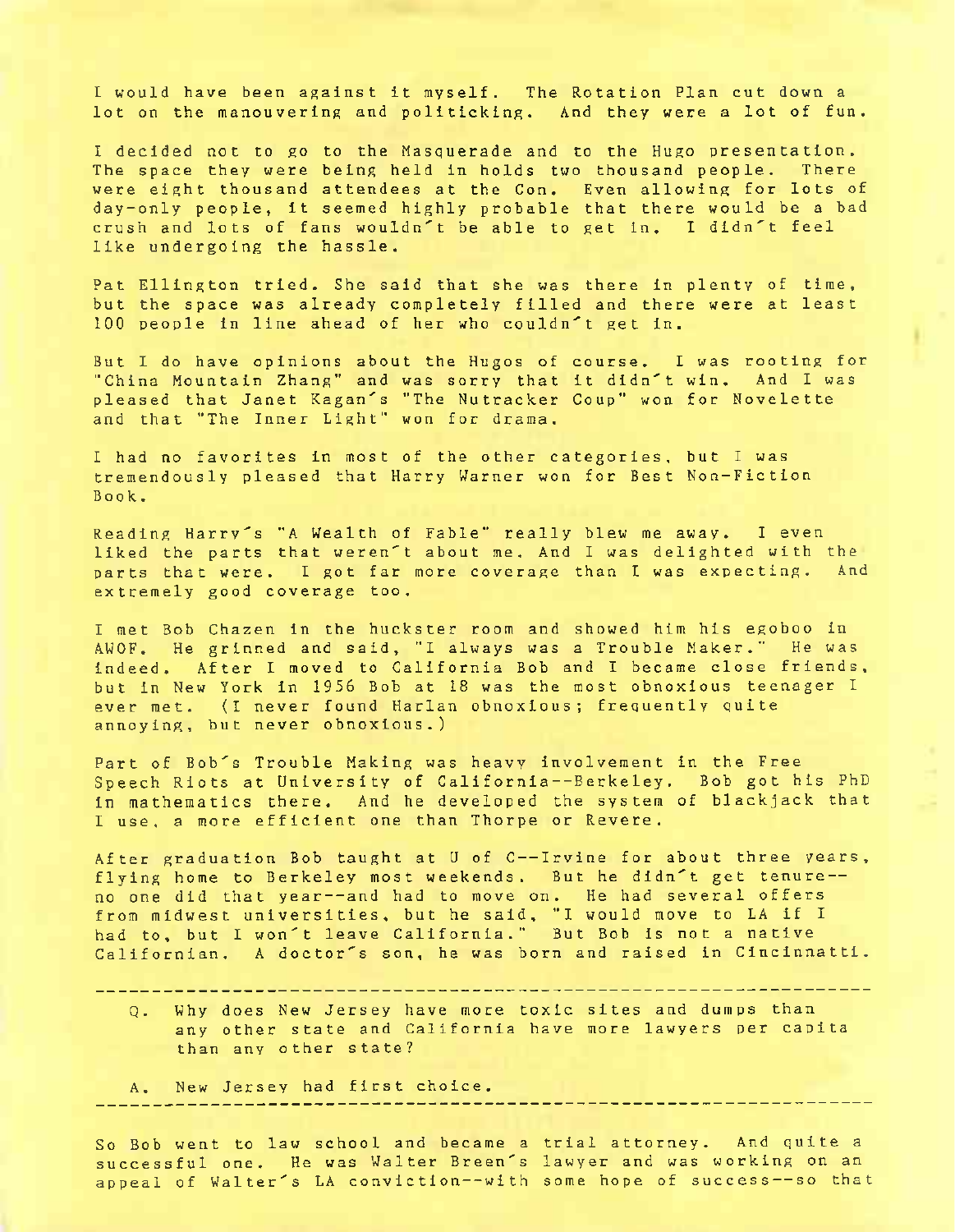Walter could die at home. But that didn't happen.

Roger Sims and <sup>I</sup> were talking when Roger mentioned that First Fandom had changed its rules and anyone who had been in Fandom for thirty years was now eligible. And would <sup>I</sup> like to join?

## "Sure," <sup>I</sup> said. " *i / <sup>1</sup>* Yeah, I'll join. I'd like that."

Since <sup>I</sup> commuted rather than staying at the hotel <sup>I</sup> didn't get to many parties. I didn't consider the Parc Fifty Five to be a comfortable walking distance from Moscone Center and changing parking places was almost impossible. <sup>I</sup> did manage it Friday night, but didn't stay at the parties very long. <sup>I</sup> didn't know anybody at the LA party or the San Antonio party or the Gay and Lesbian party or the blankedy blank party and so on.

<sup>I</sup> was really surprised <sup>I</sup> didn't know anyone at the LA party. But Don Fitch said that if had gone he maybe would have known three people. And if <sup>I</sup> understood Bruce Pelz correctly he said he would know about five. This seems incredible to me since Bruce is on the LA Con Commitee and must have worked with them on the Bid so <sup>I</sup> MUST have misunderstood him.

At first <sup>I</sup> was able to get on the elevators with only a ten minute wait. There were no stairs--except for the two top floors--and the next time <sup>I</sup> tried to change floors the wait was longer. So <sup>I</sup> went down to the night fanzine room and stayed there. <sup>I</sup> understand that the wait was up to half an hour before the elevators broke down completely.

Even if <sup>I</sup> had stayed at the Parc Fifty Five <sup>I</sup> would have been disgruntled. All the Filk Singing took place at another hotel. <sup>I</sup> like to look in on it for an hour or two, but having to go to another hotel to do this is just too inconvenient.

But on the whole <sup>I</sup> had a very good time at ConFrancisco . The Committee did a Very Good Job. The things that were not good were inevitable at a large con. And <sup>I</sup> did enjoy myself and <sup>I</sup> want to thank Dave Clark and the Committee again for giving me the membership.

Will <sup>I</sup> go to another World Con? Probably. Almost certainly LA in '96. Westercons? Again, probably. Other regional Cons? We'll see.

To Hell with the Grips!

The comic strip on the first page is by Berkeley Breathed and was lifted from the San Francisco Chronicle. The Bacover arrived on the office fax machine with no clue as to who did it or who sent it.

> **HABAKKUK** is published by Bill Donaho 626 58th St. Oakland, CA 94609